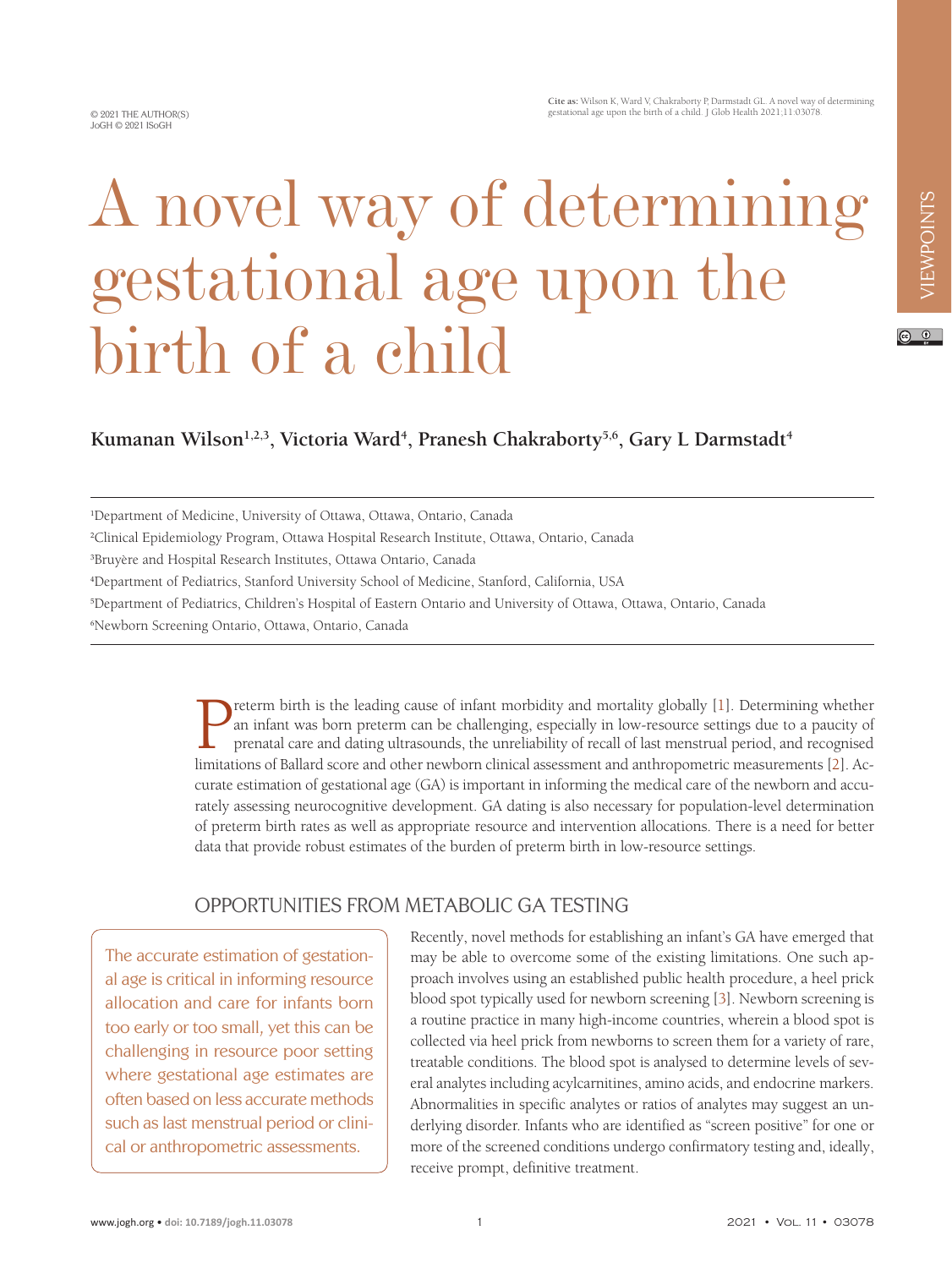Levels of the analytes measured by newborn screening vary by the GA of an infant at birth [\[4](#page-2-3)]. While this can impact the performance of newborn screening, it has also created an opportunity to use the levels of these analytes at birth to determine the infant's GA. Three separate groups in Canada and the United States have successfully created algorithms that use birthweight and analytes from their newborn screening programmes to accurately estimate GA within one to two weeks [\[4](#page-2-3)[-6\]](#page-2-4). The addition of fetal-to-adult hemoglobin ratio, measured when screening for hemoglobinopathies, has further improved the predictive ability of these algorithms [[7\]](#page-2-5). Preliminary data from studies seeking to validate these algorithms in low-resource settings have shown promising results and suggest potential utility for these models on cord blood samples in addition to samples derived from heel prick.

Further validation of this approach is necessary to determine to what extent local factors may affect metabolic profiles, which in turn could impact the accuracy and generalisability of metabolic-derived estimates of GA. We are currently in the process of implementing and further evaluating this approach to GA estimation in multiple low-resource settings in sub-Saharan Africa and South Asia, including Kenya, Zambia, Zim-

<span id="page-1-0"></span>

Figure 1. Gestational age assessment in international preterm birth cohorts.

#### CHALLENGES TO THIS APPROACH

babwe, and Bangladesh [\[8\]](#page-2-6). Heel prick and/or cord blood samples are being obtained from infants in these sites and sent to Newborn Screening Ontario laboratories for further analysis. This approach will generate population-level estimates of rates of preterm birth and small-forgestational age (SGA) infants, ultimately intended to inform global and regional estimates of the burden of preterm birth. Our approach also includes screening for select metabolic disorders which can be successfully followed up and treated at the sites [\[9\]](#page-2-7) (**[Figure 1](#page-1-0)**). The University of California – San Francisco has completed a similar study in Uganda [\[10\]](#page-3-0).

Logistical challenges with obtaining samples within an appropriate timeframe (ideally 24-72 hours after birth) and then shipping them to an external laboratory under conditions that preserve the quality of the blood spots are important to address. Ultimately, the goal will be to develop in-country capacity and point-of-care diagnostics that will permit these analyses at the time of birth to inform care for individual infants. There are also cultural concerns to be understood and addressed that may affect willingness of families to provide either heel prick or cord blood samples. Another challenge is the adaptation of algorithms developed using blood spot data to estimate population rates of SGA. Existing algorithms can be enhanced using machine learning approaches to improve model performance, and could be further reiterated for SGA-specific estimations [\[11](#page-3-1)].

The novel use of metabolic gestational age algorithms based on newborn screening data offers an opportunity to improve postnatal gestational age estimates in low resource settings, identify treatable conditions, determine risk for specific health conditions, and estimate population-level rates of preterm birth to guide health system planning and resource allocation for improved cost-effectiveness and impact of maternal and child health policies and programmes.

Is this approach worth the cost? According to our estimates, the incremental cost per preterm infant correctly classified by the metabolic algorithm is US\$11542, and per SGA infant is US\$688 [[12\]](#page-3-2). Determining whether these costs are acceptable in resource poor settings is an important consideration. While birth weight alone is reasonable at identifying appropriate-for-gestational age (AGA) preterm infants, our analyses suggest that the real value of this approach may be to help identify SGA infants and distinguish them from preterm infants. Ultimately, the value of this approach is dependent on the reduction in morbidity, mortality and health resource utilisation that this identification can realise.

To optimise benefit for costs, additional potential value to the collection of these samples should be evaluated. An immediate obvious benefit is the potential to guide the care of appropriately recognised preterm infants, provided that metabolic data can be analysed and processed promptly. Moreover, the analysis of the samples can provide newborn screening value by identifying infants at risk of treatable conditions such as congenital hypothyroidism and hemoglobinopathies.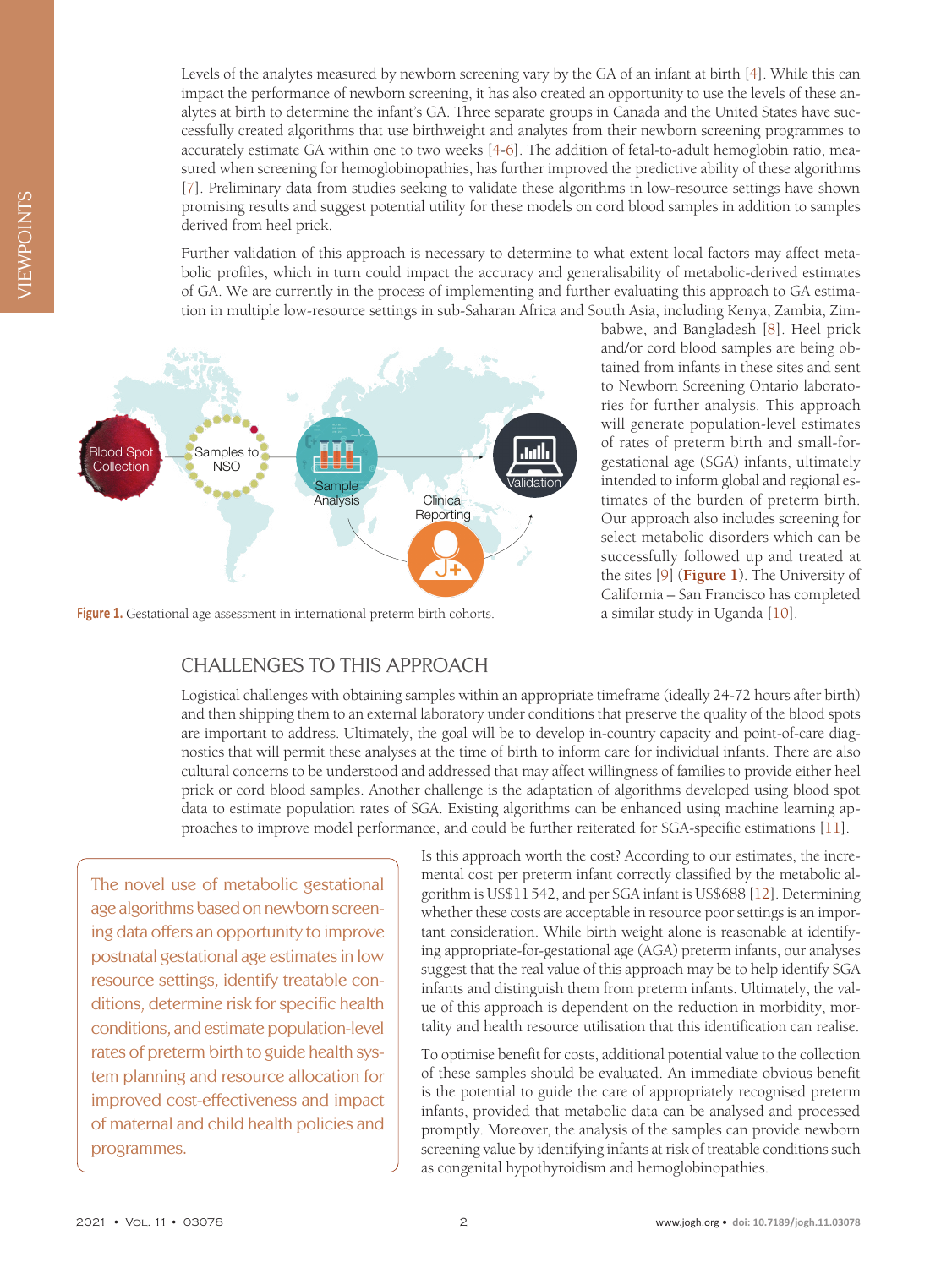

**Photo: Close up details as a family doctor carries out a heel prick blood test during newborn baby health screening, squeezing drops from foot for analysis (Valmedia, via: https://www.shutterstock.com/image-photo/close-details-family-doctor-carriesout-1628211025).**

Looking to the future, work is under way to determine whether there is additional value to the analysis of blood spots, including their predictive value for a host of conditions including early neonatal mortality and neonatal sepsis [[13](#page-3-3)[,14\]](#page-3-4). Blood spots can also potentially be used for genetic analyses. Expanded metabolomic panels that go beyond the analytes collected for newborn screening purposes may also improve the predictive value of the blood spots for identifying modifiable risk factors and treatable conditions. In addition, the predictive and diagnostic utility of newborn blood spots may be expanded through integration of data derived from maternal blood and maternal health history [\[15\]](#page-3-5).

# **CONCLUSION**

We envision a future where a heel prick at birth could inform caregivers of the GA of a child, distinguish SGA

from preterm infants, identify treatable conditions and determine risk for specific health conditions. This data could also provide population-level estimates of preterm birth to guide health system planning and resource allocation for improved cost-effectiveness and impact of maternal and child health policies and programmes.

**Ethics approval:** The ongoing research referred to in this viewpoint was approved by the Ottawa Health Sciences Network Research Ethics Board (20180330-01H), Children's Hospital of Eastern Ontario Research Ethics Board (18/58X), the Stanford University School of Medicine Institutional Review Board (44656), the Kenya Medical Research Institute Scientific and Ethics Review Unit (SSC 2880), the University of Zambia Biomedical Research Ethics Committee(015-06-17), the Bangladesh Institute of Child Health (BICH-ERC-01-01-2019), and the Research Council of Zimbabwe (03744).

**Funding:** The work described in this perspective paper is funded by the Bill & Melinda Gates Foundation [OPP1184574 (KW) and (OPP1182996 (GLD)].

**Authorship contributions:** KW conceptualized and is the guarantor of the manuscript, and both he and GLD wrote the manuscript and conducted the literature search. All authors approved the final manuscript as submitted and agree to be accountable for all aspects of the work.

**Competing interests:** The authors have completed the ICMJE Disclosure of Interest Form (available upon request from the corresponding author), and declare no conflicts of interest.

- <span id="page-2-0"></span>1 March of Dimes, PMNCH, Save the Children, WHO. Born Too Soon: The Global Action Report on Preterm Birth. Geneva, Switzerland; 2012.
- <span id="page-2-1"></span>2 Lee AC, Mullany LC, Ladhani K, Uddin J, Mitra D, Ahmed P, et al. Validity of Newborn Clinical Assessment to Determine Gestational Age in Bangladesh. Pediatrics. 2016;138:e20153303. [Medline:27313070](https://www.ncbi.nlm.nih.gov/entrez/query.fcgi?cmd=Retrieve&db=PubMed&list_uids=27313070&dopt=Abstract) [doi:10.1542/peds.2015-3303](https://doi.org/10.1542/peds.2015-3303)
- <span id="page-2-2"></span>3 Mundel T. Innovation: How a 50-Year-Old Drop of Blood Helps Solve an Urgent Global Health Challenge | Impatient Optimists. Impatient Optimists. 2017.
- <span id="page-2-3"></span>4 Wilson K, Hawken S, Potter BK, Chakraborty P, Walker M, Ducharme R, et al. Accurate prediction of gestational age using newborn screening analyte data. Am J Obstet Gynecol. 2016;214:513.e1-9. [Medline:26519781](https://www.ncbi.nlm.nih.gov/entrez/query.fcgi?cmd=Retrieve&db=PubMed&list_uids=26519781&dopt=Abstract) [doi:10.1016/j.ajog.2015.10.017](https://doi.org/10.1016/j.ajog.2015.10.017)
- 5 Jelliffe-Pawlowski LL, Norton ME, Baer RJ, Santos N, Rutherford GW. Gestational dating by metabolic profile at birth: A California cohort study. Am J Obstet Gynecol. 2016;214:511.e1-13. [Medline:26688490](https://www.ncbi.nlm.nih.gov/entrez/query.fcgi?cmd=Retrieve&db=PubMed&list_uids=26688490&dopt=Abstract) [doi:10.1016/j.ajog.2015.11.029](https://doi.org/10.1016/j.ajog.2015.11.029)
- <span id="page-2-4"></span>6 Ryckman KK, Berberich SL, Dagle JM. Predicting gestational age using neonatal metabolic markers. Am J Obstet Gynecol. 2016;214:515.e1-13. [Medline:26645954](https://www.ncbi.nlm.nih.gov/entrez/query.fcgi?cmd=Retrieve&db=PubMed&list_uids=26645954&dopt=Abstract) [doi:10.1016/j.ajog.2015.11.028](https://doi.org/10.1016/j.ajog.2015.11.028)
- <span id="page-2-5"></span>7 Wilson K, Hawken S, Murphy MSQ, Atkinson KM, Potter BK, Sprague A, et al. Postnatal Prediction of Gestational Age Using Newborn Fetal Hemoglobin Levels. EBioMedicine. 2017;15:203-9. [Medline:27939425](https://www.ncbi.nlm.nih.gov/entrez/query.fcgi?cmd=Retrieve&db=PubMed&list_uids=27939425&dopt=Abstract) [doi:10.1016/j.ebiom.2016.11.032](https://doi.org/10.1016/j.ebiom.2016.11.032)
- <span id="page-2-7"></span><span id="page-2-6"></span>8 Bota AB, Ward V, Hawken S, Wilson LA, Lamoureux M, Ducharme R, et al. Metabolic gestational age assessment in low resource settings: a validation protocol. Gates Open Res. 2021;4:150. [Medline:33501414](https://www.ncbi.nlm.nih.gov/entrez/query.fcgi?cmd=Retrieve&db=PubMed&list_uids=33501414&dopt=Abstract) [doi:10.12688/gatesopenres.13155.2](https://doi.org/10.12688/gatesopenres.13155.2)
- Switzerland; 2012.<br>
21 Lee AC, Mullany IC, Ladhani K, Uddin J, Mitra D, Ahmed P, et al. Validity of Newborn Clinical Assessment to Determine Gestational Age in Bangladesh. Pediatrics. 2016;138:e20153303. Medline:27313070 d 9 Murphy MSQ, Chakraborty P, Pervin J, Rahman A, Wilson LA, Lamoureux M, et al. Incidental screen positive findings in a prospective cohort study in Matlab, Bangladesh: insights into expanded newborn screening for low-resource settings. Orphanet J Rare Dis. 2019;14:25. [Medline:30700313](https://www.ncbi.nlm.nih.gov/entrez/query.fcgi?cmd=Retrieve&db=PubMed&list_uids=30700313&dopt=Abstract) [doi:10.1186/s13023-018-0993-1](https://doi.org/10.1186/s13023-018-0993-1)